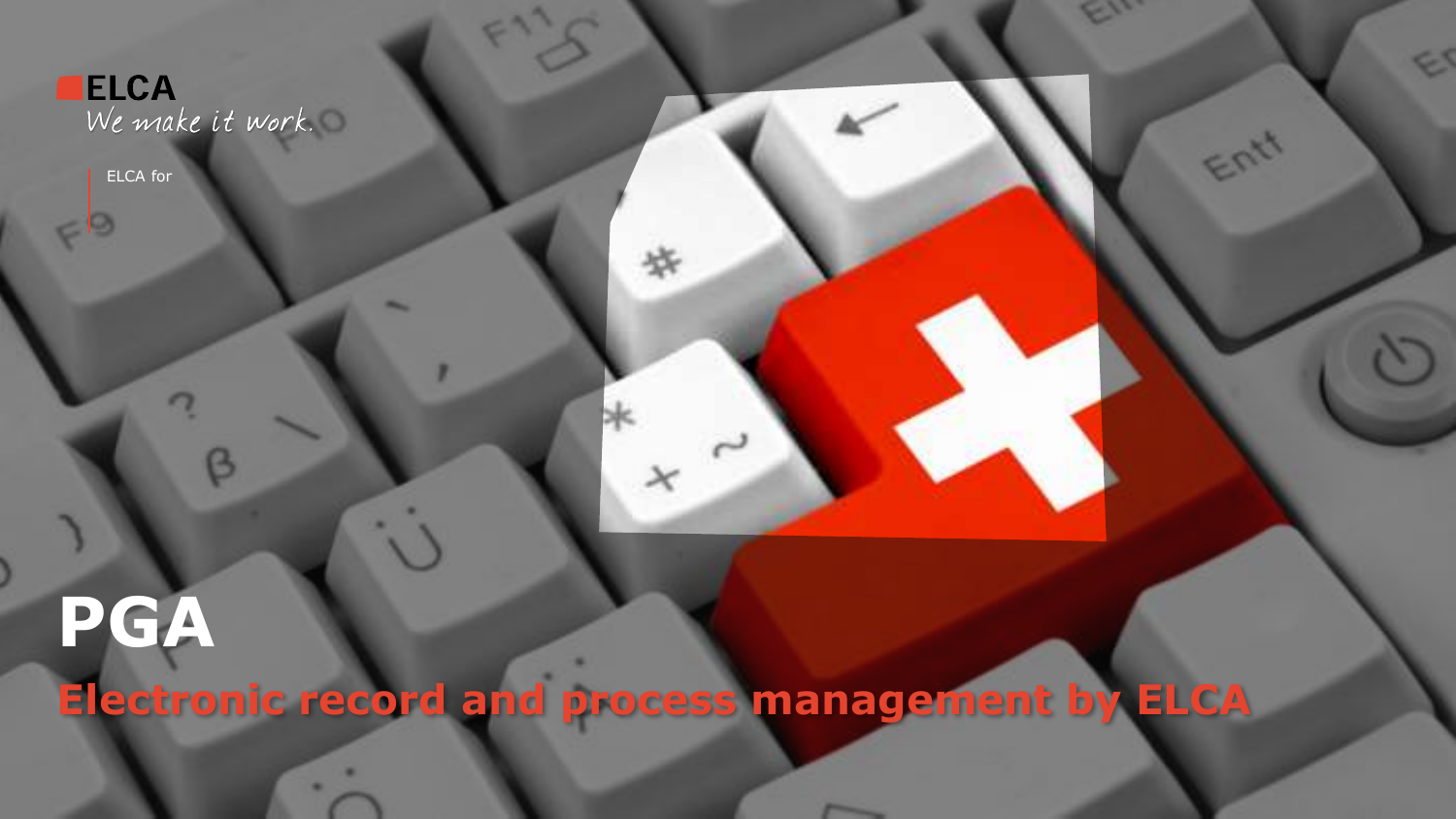

### Are you a **cantonal or communal administration**? PGA is the answer to your challenges:

- **eGovernment Strategy**: PGA enables 100% digital processing of requests from your e-portal (eCH-0039).
- **Management of formal meetings** (State Council, Grand Council, Commissions, Municipality, Communal Council): PGA facilitates the organization and conduct of meetings in "paperless" mode.
- **Legal compliance** (Archiving Act LAr, Transparency Act LTrans): PGA is a turnkey solution for implementing electronic record and process management according to Swiss and ISO standards (ISO-15489, eCH-0002, eCH-0160)



*[Success Story: The BLEU SIEL project in the Canton of Vaud](https://gazette.vd.ch/2020/juin/301/siel-facilitera-les-echanges-au-sein-de-letat)*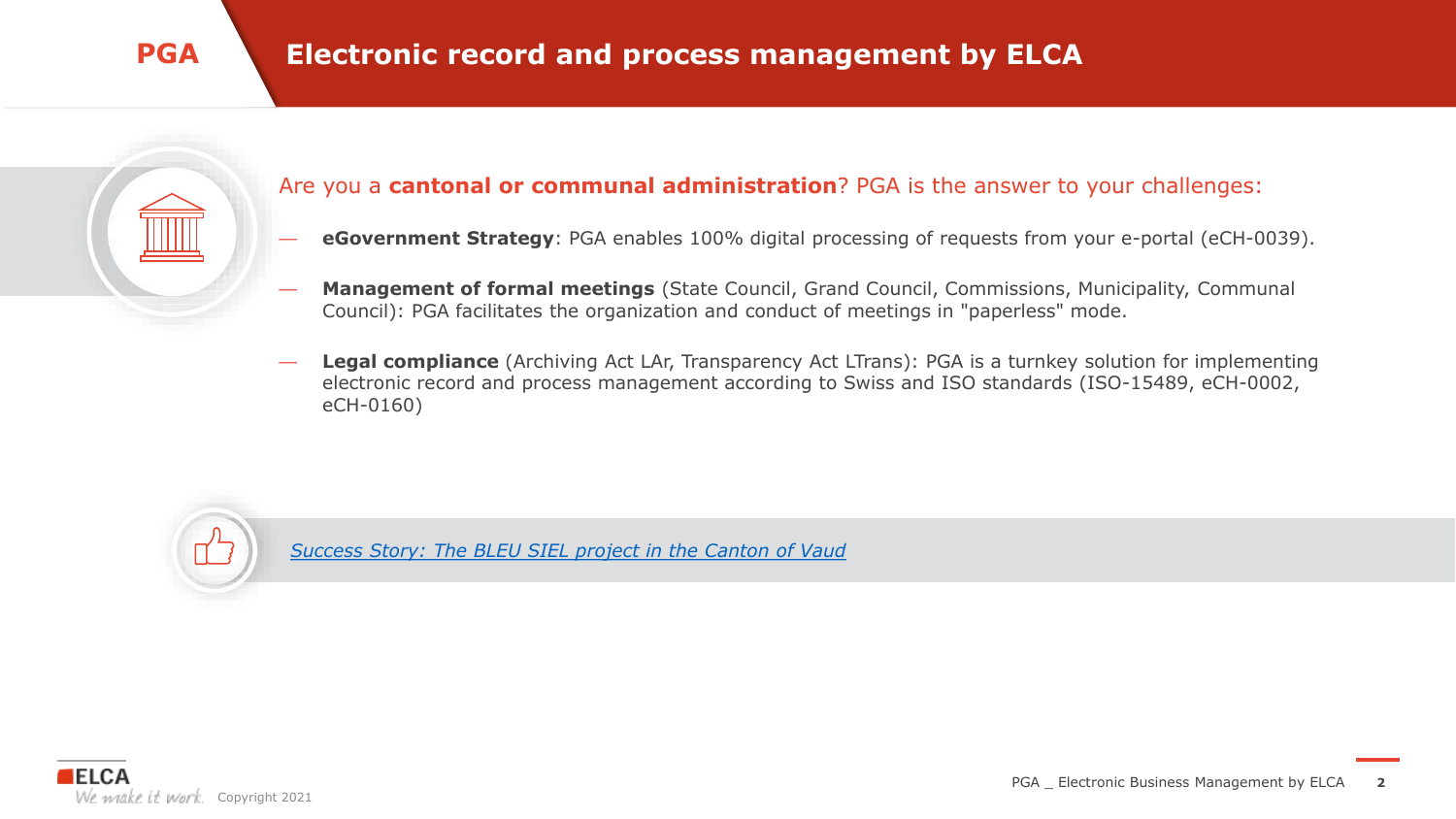### Are you a **private company**? PGA is an accelerator of your digital transformation:

- **Digitization of business processes:** PGA is a turnkey solution for digitizing processes centered on document management (e.g. legal affairs management).
- Implementation of **document governance:** PGA facilitates this implementation by relying on recognized standards.
- **Management of formal meetings (Board of Directors, etc.):** PGA facilitates the organization and conduct of meetings in "paperless" mode.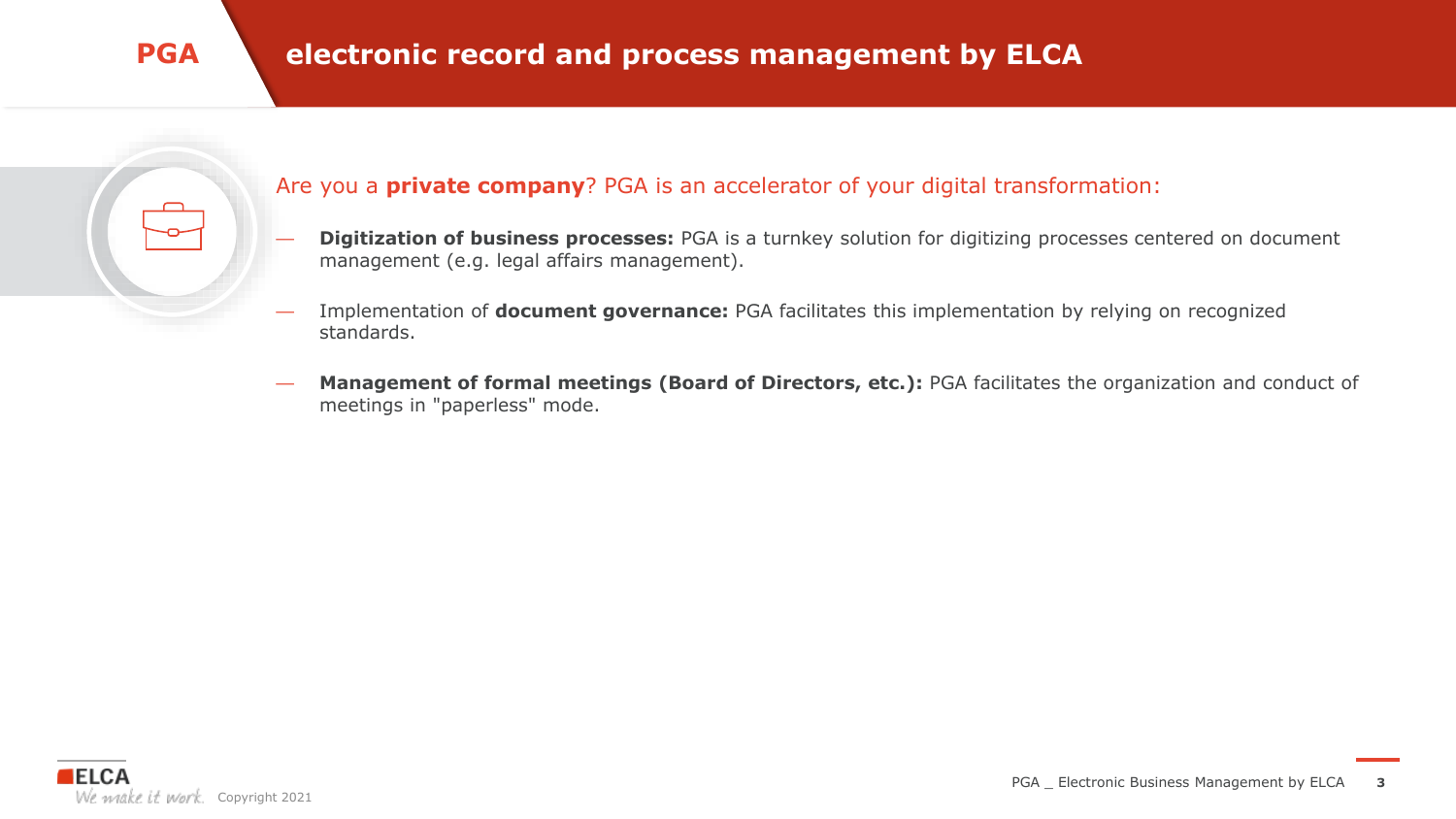## **Record and Process Management ?**

## **What are we talking about?**



- Governmental cases requiring a decision of the State Council (Credit, Legislative project, ...)
- Parliamentary cases (motion, postulate, interpellations, ...) dealt with in committee and then in the Grand Council meeting
- Departmental cases (Cyber application, incoming and outgoing mail, notes, ...)



- Cases requiring a decision by the Municipality
- Cases transacted in the City Council
- Others (Cyber service request, incoming and outgoing mail, notes, ...)



- Cases requiring a decision by the Board of Directors
- Legal Cases
- Project management
- Case Management (Questions, Requests, Incidents received by mail, email or on the website)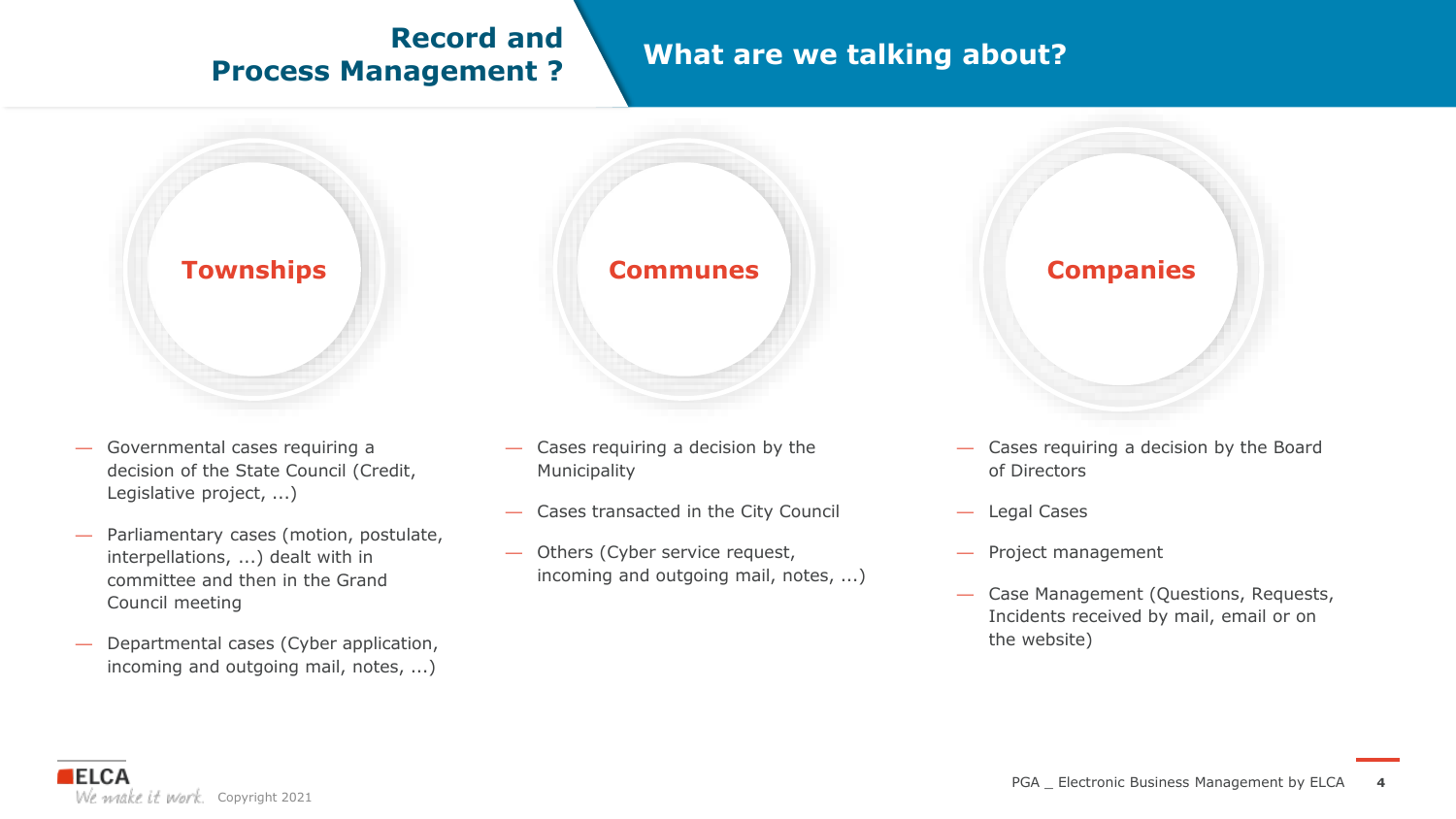## **A product ...**

### **Designed by and for the users**

— PGA is the result of ELCA's collaboration with the teams of the Canton of Vaud in the context of the implementation of the new Executive and Legislative Information System (BLEU SIEL), which is live since July 2020.



- PGA manages all the cases that will be on the agenda of a meeting of the State Council and/or the Grand Council at some point in their lives.
- More than 1000 users use PGA every day.



— PGA is a web application based on a modern architecture and technologies that meet the requirements of Security, Interoperability and Performance.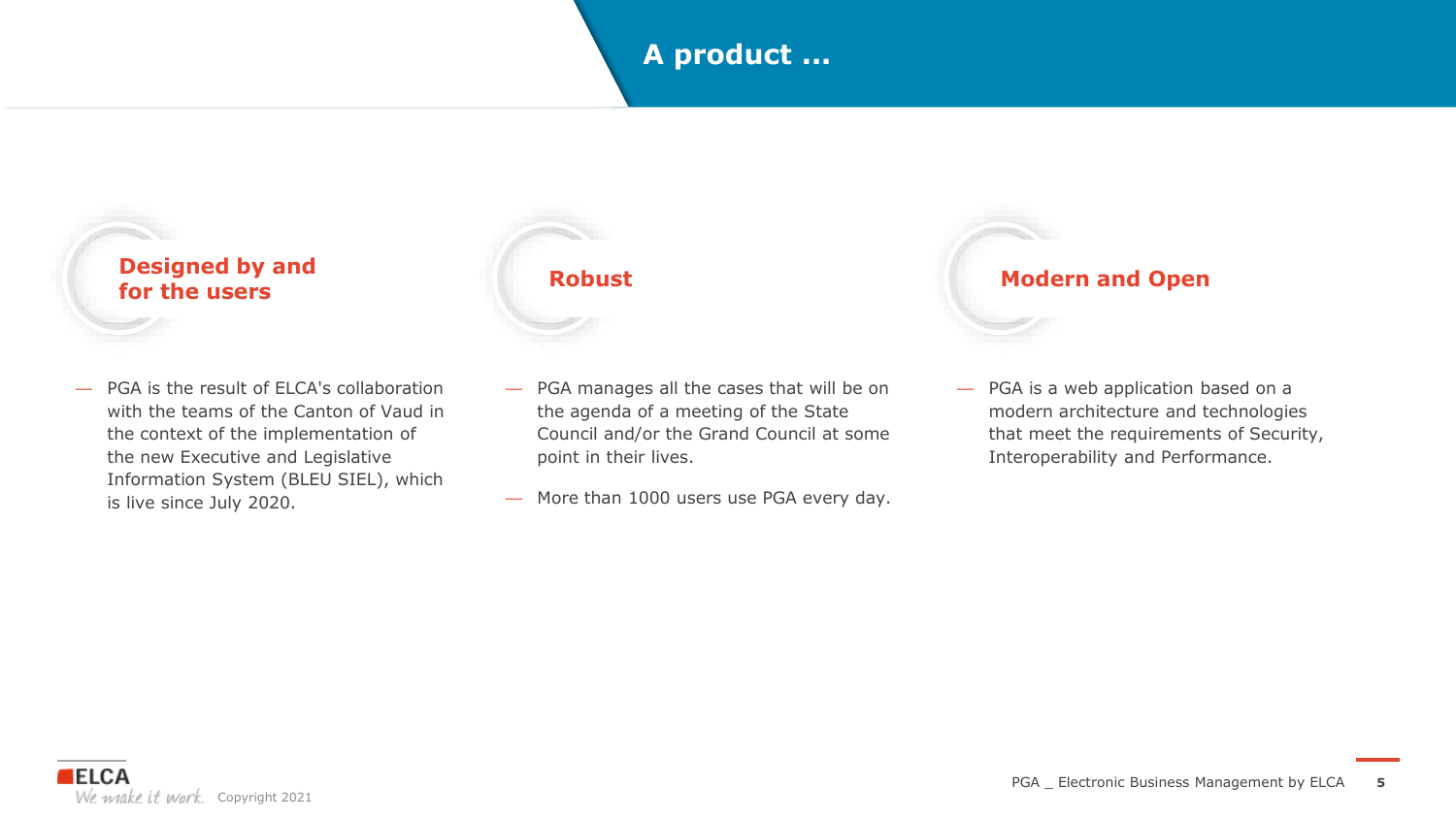## **DMS...**



### **PGA manages your business cases files and documents...**

- You have all the standard functionalities of an DMS (classification plan, document loading, metadata management, version management, document preview, etc.)
- and some advanced features like MS Office integration, document templates and output management.

### **...but PGA also manages your business processes in "paperless" mode...**

- You configure the steps of your case process and have all the functionalities of a Case Management tool (Workflow, Task Management, sharing and transmission of a case to another users group): this is the end of document copies by email.
- But also collaborative functions (Conversations around a case, Recording of formal notices, Sharing, Dashboards, Notifications).
- You integrate your electronic signature tool to avoid a break in your digital process.



### **...and centralizes all necessary information (360° vision)**

- Having all the documents available is good, but having all the business information available in a structured way is even better!
- In the context of eGovernment, the case shows all the data entered in the form, but also the attachments.
- And globally all the information necessary for the processing and management of the case.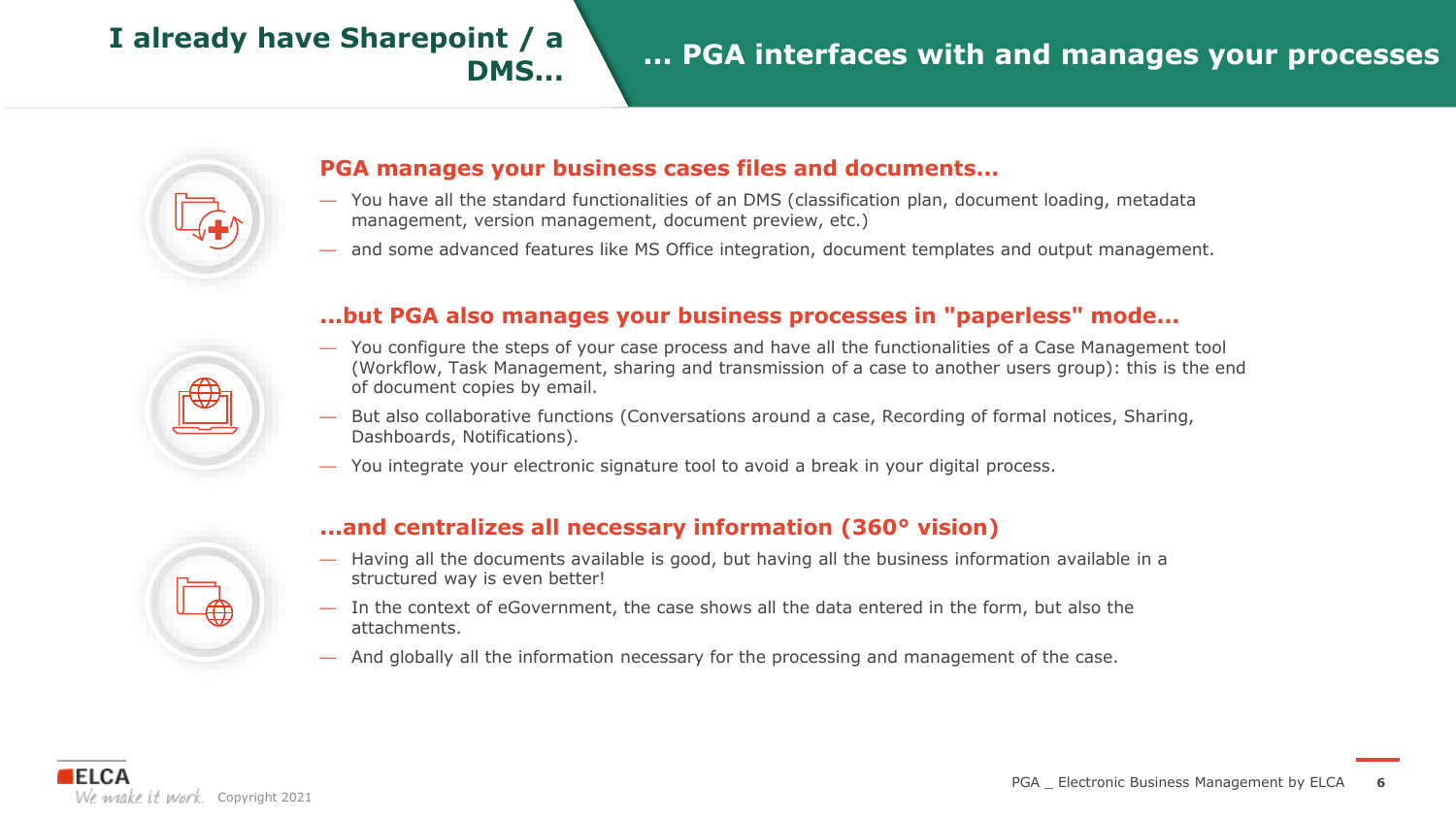

PGA includes a complete module for managing **formal meatings** dealing with cases.

The planning of meetings is done directly in the solution. Synchronization with MS Exchange allows you to check the **availability of participants**, to reserve rooms or resources and of course to see these sessions in your Outlook calendar.

The solution allows you to prepare the **agendas of** the meetings, linking cases and documents to the agenda, the convocations, the **presences**, and the minutes of the **decisions**. The decisions taken in session automatically advance the life cycle of the business.

|      |                                                                    |                                                              |                                                                                                         | chantier de Chessel |                                                                                                                                                                                                                                                                 |                   |  |
|------|--------------------------------------------------------------------|--------------------------------------------------------------|---------------------------------------------------------------------------------------------------------|---------------------|-----------------------------------------------------------------------------------------------------------------------------------------------------------------------------------------------------------------------------------------------------------------|-------------------|--|
| 3:00 | 11:00                                                              | 3:00                                                         | Salle Charbon                                                                                           |                     | Séance du groupe de travail pour la troisieme correction du Rhône                                                                                                                                                                                               |                   |  |
| ∩∩∙? | 16:00                                                              | 3∙UU                                                         | Calla Charhon                                                                                           |                     | Séance du aroune de travail nour la troisieme correction du Rhône                                                                                                                                                                                               |                   |  |
|      | MARIN<br>18<br>SUPERING 2018                                       | <b>C</b> seames care<br>9 смітеля патама<br>25. DE 2013-2013 |                                                                                                         |                     |                                                                                                                                                                                                                                                                 |                   |  |
|      | Seance du Consoil d'Etat                                           |                                                              |                                                                                                         |                     |                                                                                                                                                                                                                                                                 |                   |  |
|      | C PLANING DILUTION                                                 | $\frac{1}{2}$ and                                            | M.A.J. IN JR. 2010 - 11-43 (1000), JEAN DAWNIGETS                                                       |                     |                                                                                                                                                                                                                                                                 | <b>THEORNER</b>   |  |
|      | PARTICIPANTS                                                       |                                                              | <b>BUCK UD BROAD</b>                                                                                    | <b>OCCUMENTS</b>    | COMMENTAIRES (3)                                                                                                                                                                                                                                                | PROPRIETES        |  |
|      | Orare au jour                                                      |                                                              |                                                                                                         |                     |                                                                                                                                                                                                                                                                 | $\epsilon$ MODELS |  |
|      | <b>INTRODUCTION</b>                                                |                                                              | volutpat tellus at. Curabitur mollis nec mi et feugiat. In mauris liguia, tristique volutpat tellus at. |                     | Lorem ipsum dolor sit amet, consectetur adipiscing elit. Curabitur mollis nec mi et feugiat, in mauris ligula, tristique                                                                                                                                        |                   |  |
| Ŧ    | Communication entrantes et sortantes (5)                           |                                                              |                                                                                                         |                     |                                                                                                                                                                                                                                                                 |                   |  |
| 2    | Affaires urgentes                                                  |                                                              |                                                                                                         |                     |                                                                                                                                                                                                                                                                 |                   |  |
| з    |                                                                    |                                                              |                                                                                                         |                     | Lorem ipsum dolor sit amet, consectetur adipiscing elit. Curabitur mollis nec mi et feugiat. In mauris ligula, tristique volutpat tellus at.                                                                                                                    |                   |  |
| 4    | 22. DYNE (DAIC, DRIV)<br>Demande de décision anticipée sur l'objet | <b>E</b> 200CUMENTE                                          |                                                                                                         |                     |                                                                                                                                                                                                                                                                 |                   |  |
|      |                                                                    |                                                              | conciliation vie professionnelle et vie privée - Pour davantage de femmes aux postes clés               |                     | E Postulat Muriel Thalmann et consorts - Promouvoir les poste à temps partiel (80-95%) au sein de l'Administration cantonale vaudoise - Pour une melleure                                                                                                       |                   |  |
|      | CONCLUSION                                                         |                                                              |                                                                                                         |                     | Lorem ipsum dolor sit amet, consectetur adipiscing elit. Curabitur mollis nec mi et feugiat. In mauris ligula, tristique<br>volutpat tellus at. Curabitur moilis nec mi et feugiat. In mauris ligula, tristique volutpat tellus at, in mauris ligula, tristique |                   |  |
|      |                                                                    |                                                              |                                                                                                         |                     |                                                                                                                                                                                                                                                                 |                   |  |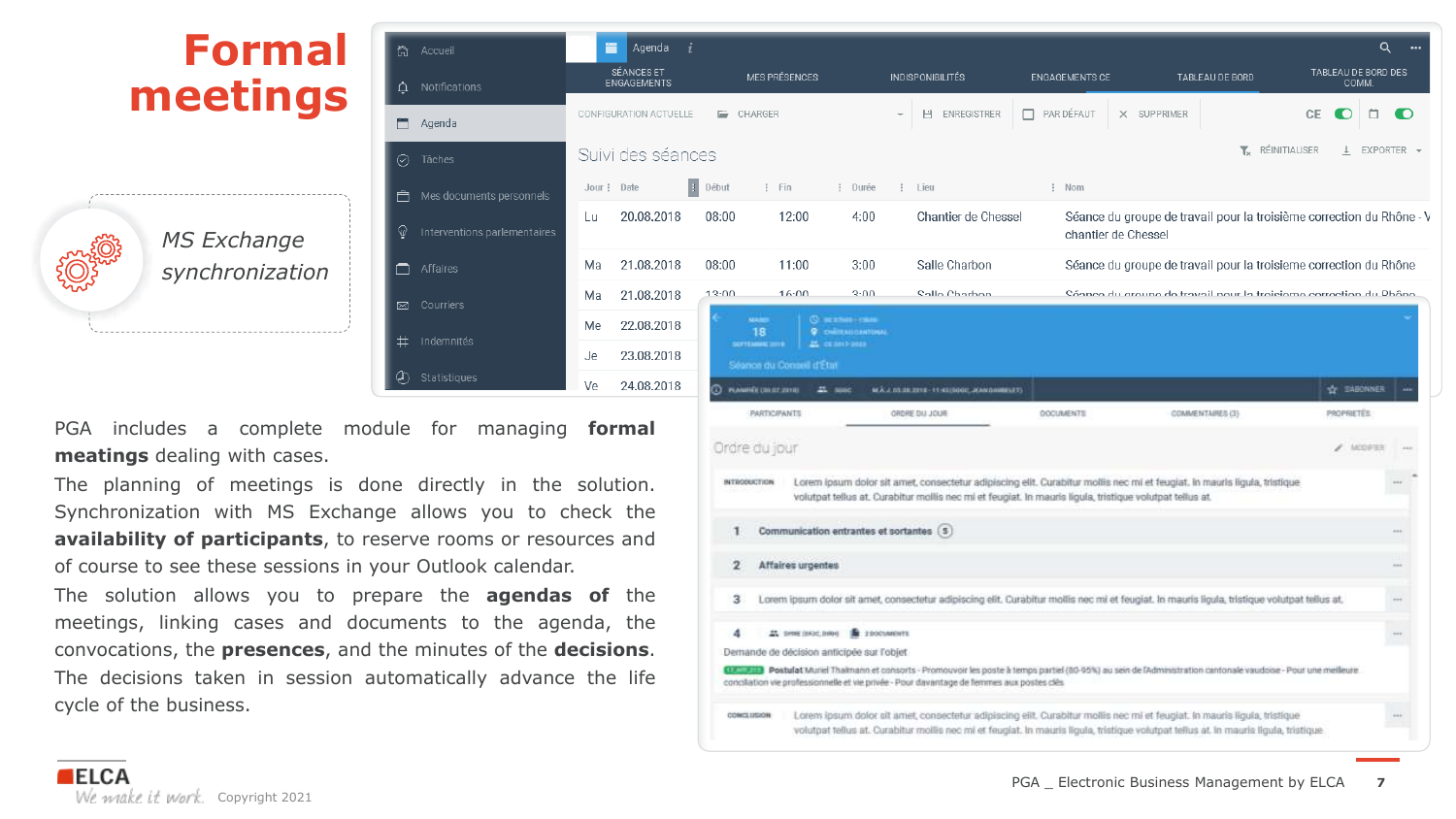## **An open and interoperable platform**

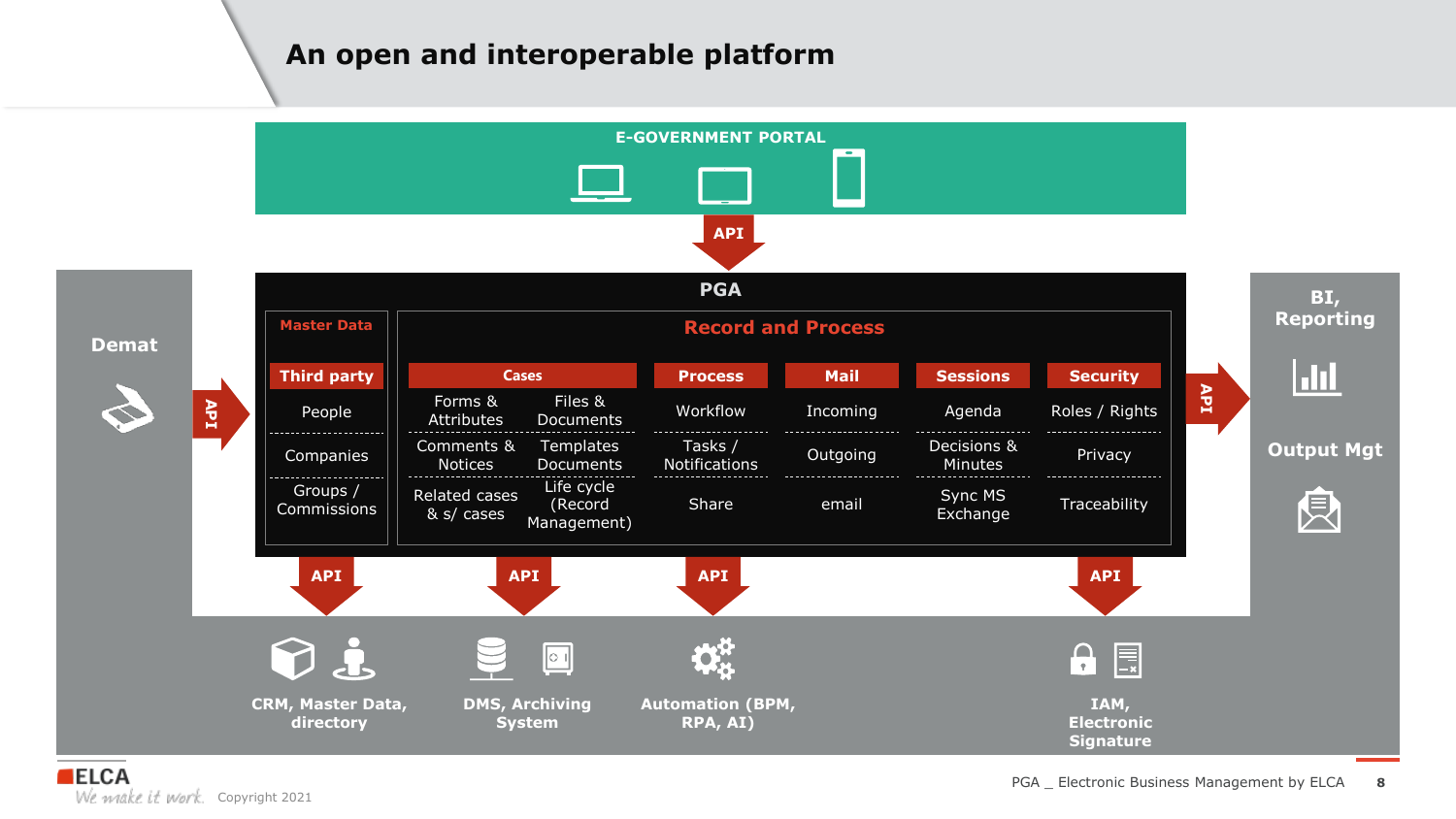## **An open and interoperable platform**

**PGA fits into your existing information system...**

> **...it does not replace or duplicate your components**



- **eGovernment Portal:** PGA interfaces with your eGov Portal in order to process eGov requests (reception of requests and sending of responses) (eCH-0039 standard);
- **Dematerialization**: Once scanned, the documents are deposited in PGA to be processed as new incoming mail, or linked to an existing case;
- **Output Management**: because not all citizens are ready for e-government, PGA interfaces with your Output Management solution to print and fold your outgoing mail;
- **BI and Reporting**: PGA offers operational dashboards, but delegates statistical and BI needs to your reporting tools. The data is perfectly structured and accessible in the database;
- **Master Data / Directory**: PGA interfaces with your LDAP directory (groups and users) and allows you to synchronize with your master data management solutions (individuals, companies);
- **DMS and EAS**: PGA interfaces with your DMS solution and your electronic archiving system (eCH-0160 standard). PGA is not just another DMS, on the contrary, you can take full advantage of your document governance and record management.
- **IAM and electronic signature**: PGA offers standard connectors (Open ID Connect, SamL) to interface with your IAM, and integrates with your electronic signature solution.
- **Process automation**: PGA publishes events and offers APIs to interface with your BPM and/or RPA solution to automate all or part of the business process.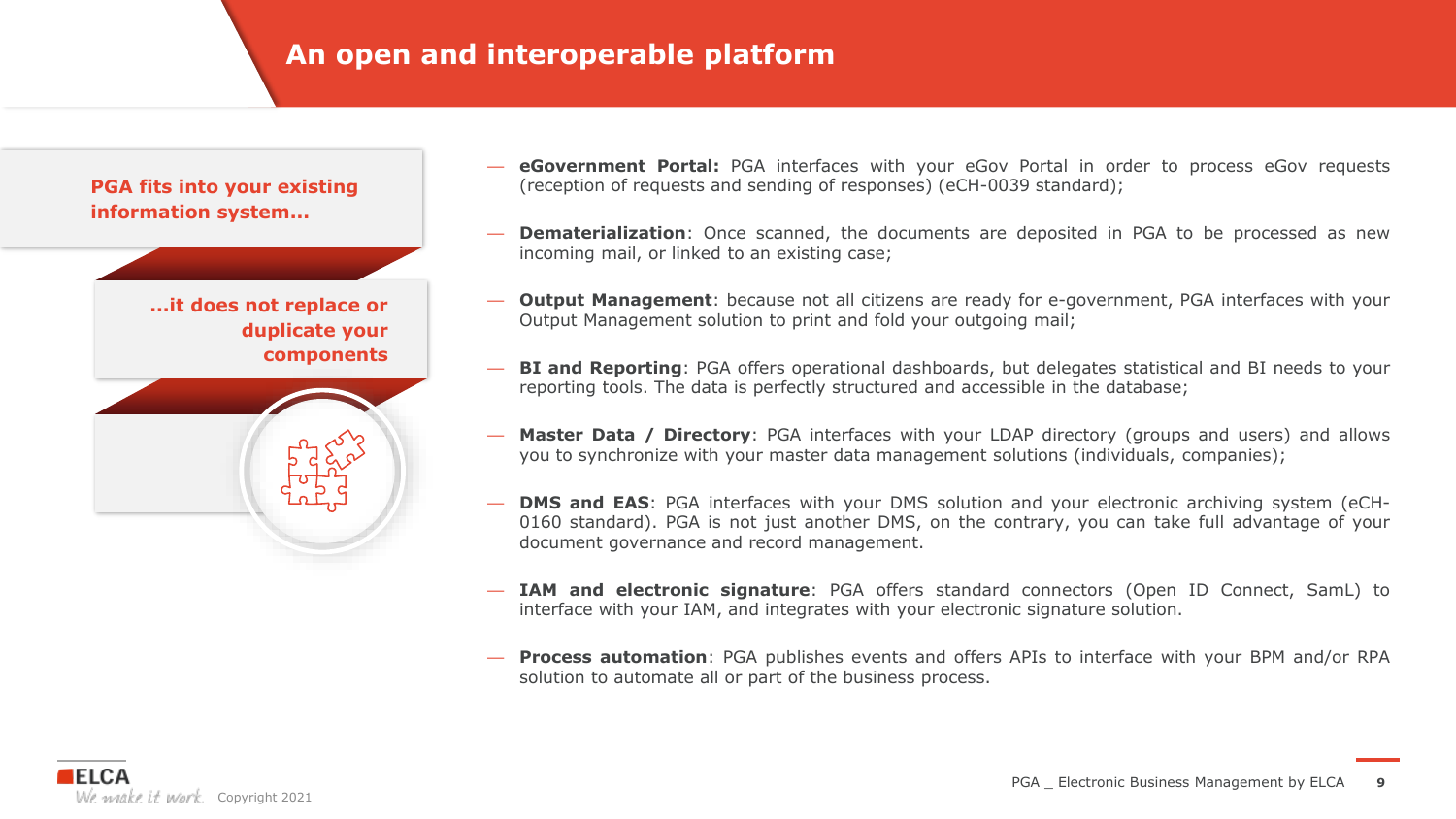## **Structured Information**

In a PGA Case, all the required business properties can be defined and managed in a structured way.

## *No Code approach:*

*properties are configured for a case type (JSON schema). The associated forms are dynamically generated.*

*The database schema remains well structured (no meta model) for better performance, scalability and maintainability.*

| DÉTAILS <i>i</i>                                             |                    | COMMENTAIRES (0) i                |                                      | RELATIONS (0) i                                                                                |                            |
|--------------------------------------------------------------|--------------------|-----------------------------------|--------------------------------------|------------------------------------------------------------------------------------------------|----------------------------|
|                                                              |                    |                                   |                                      |                                                                                                |                            |
| Informations générales                                       |                    | □ Visible à Tous                  | □ Confidentiel                       |                                                                                                |                            |
| Type *                                                       |                    |                                   |                                      |                                                                                                |                            |
| Affaire de demo                                              | $\times$ $\times$  |                                   |                                      |                                                                                                |                            |
| Titre *<br>complète                                          |                    |                                   |                                      |                                                                                                |                            |
|                                                              |                    |                                   |                                      |                                                                                                |                            |
| Titre résumé                                                 |                    |                                   |                                      |                                                                                                |                            |
| Description                                                  |                    |                                   |                                      |                                                                                                |                            |
|                                                              |                    |                                   |                                      |                                                                                                |                            |
|                                                              |                    |                                   |                                      |                                                                                                |                            |
|                                                              |                    |                                   |                                      |                                                                                                |                            |
| Organisation                                                 |                    |                                   |                                      |                                                                                                |                            |
| Sectour responsable *<br>Démarrage prévu le                  |                    |                                   | Fin prévu pour le                    |                                                                                                |                            |
| $\overline{2}$<br>x jj.mm.aaaa                               |                    | 曲<br>hh:mm                        | $\odot$<br>jj.mm.aaaa                |                                                                                                | a<br>hh:mm                 |
| Informations personnelles du demandeur                       |                    |                                   |                                      |                                                                                                |                            |
| Nom <sup>+</sup><br>Jacques Bollomey                         | Age<br>$\times$ 23 |                                   | Date de naissance<br>×<br>jj.mm.aaaa |                                                                                                | EO                         |
|                                                              |                    |                                   |                                      |                                                                                                |                            |
| Biographie:                                                  |                    |                                   |                                      |                                                                                                |                            |
|                                                              |                    |                                   |                                      |                                                                                                |                            |
| Démo données de référence                                    |                    |                                   |                                      |                                                                                                |                            |
| Choisissez un pays (dans IUE)                                |                    | Indicatif                         | Population                           |                                                                                                | Choisissez un pays (hors U |
| France                                                       | $x - 433$          |                                   | 67'848'156                           |                                                                                                |                            |
| Démo données de référence provenant d'un web service         |                    |                                   |                                      |                                                                                                |                            |
| Choisissez un canton<br>Jura                                 |                    | Develier<br>$\times$ $\times$     | Choisissez une localité de ce canton |                                                                                                |                            |
|                                                              |                    |                                   |                                      |                                                                                                |                            |
| Démo champs complexes                                        |                    |                                   |                                      |                                                                                                |                            |
| Choisissez les fruits que vous appréciez<br>PORE X (FECHE X) |                    |                                   |                                      |                                                                                                |                            |
| Activez une option quelconque<br>r                           | ×                  | □ Pomme ■ Pêche □ Poire □ Abricot |                                      | Choisissez les fruits que vous appréciez de nouveau mais sous forme de liste de cases à cocher |                            |
|                                                              |                    |                                   |                                      |                                                                                                |                            |
|                                                              |                    |                                   |                                      |                                                                                                |                            |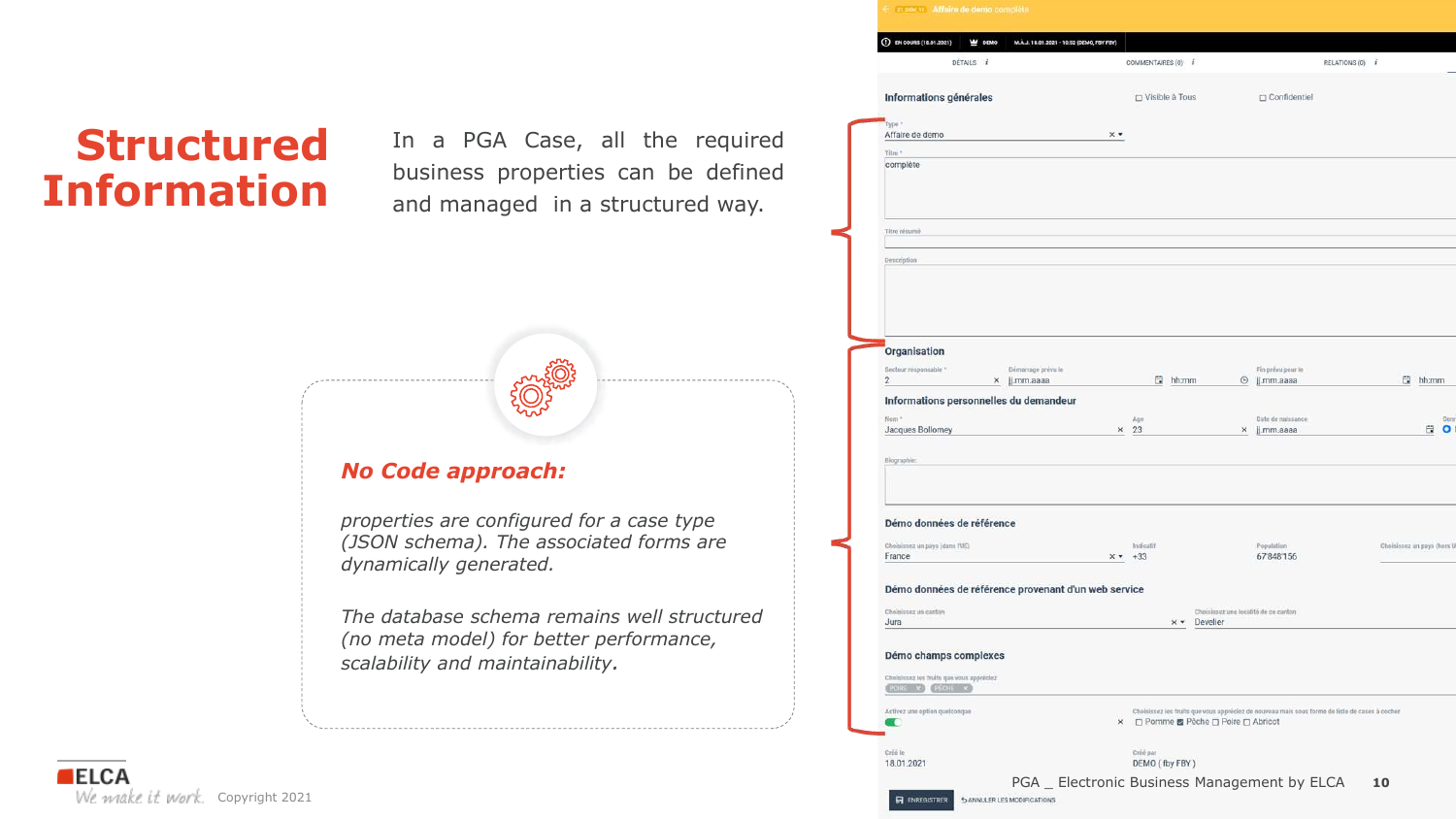**Document** PGA enables collaborative and secure work on case documents: creation of documents from **management** templates that can be managed by the business, merging with case properties, MS Office integration, version management, advanced access rights management, import of existing documents.



*Integrated as standard with the Alfresco solution.*

*The PGA roadmap includes an API to connect with other EDM solutions.*

| th Accueil             | El 21_DEM_11 Affaire de demo complète                          |                                   |          |                                                                  |                                                             |         |
|------------------------|----------------------------------------------------------------|-----------------------------------|----------|------------------------------------------------------------------|-------------------------------------------------------------|---------|
| Q Notifications        | <sup>(18.01.2021)</sup> EN COURS (18.01.2021)<br><b>W</b> DEMO | ☆ S'ABONNER<br><b>TRANSMETTRE</b> | $\cdots$ |                                                                  |                                                             |         |
| $\odot$ Tâches         | DÉTAILS <i>i</i>                                               | COMMENTAIRES (0) i                |          | RELATIONS (0) i                                                  | PROPRIÉTÉS <i>i</i>                                         |         |
| Affaires               | Documents $\vee$                                               |                                   |          |                                                                  |                                                             |         |
| ♦ Affaires de démo     | TRIER PAR NOM                                                  | $\boldsymbol{\mathrm{v}}$         |          | $\equiv$ SÉLECTIONNER                                            | + NOUVEAU Jm<br>T IMPORTER                                  | in con- |
| <b>C</b> Mon profil    | ceci est un sous-dossier                                       |                                   | 8.366    |                                                                  | DOSSIER                                                     |         |
| Recherche globale<br>Q |                                                                |                                   |          |                                                                  | n<br>DOCUMENT COMPOSÉ                                       |         |
|                        | ID 1'060 - 18.01.2021 10:43<br>LE-E lettre quelconque          |                                   | 888      | ID 1'080 - 18.01.2021 15:41<br>Note interne concernant les démos | DOCUMENT WORD<br>DOCUMENT EXCEL<br>Ð<br>DOCUMENT POWERPOINT | 888     |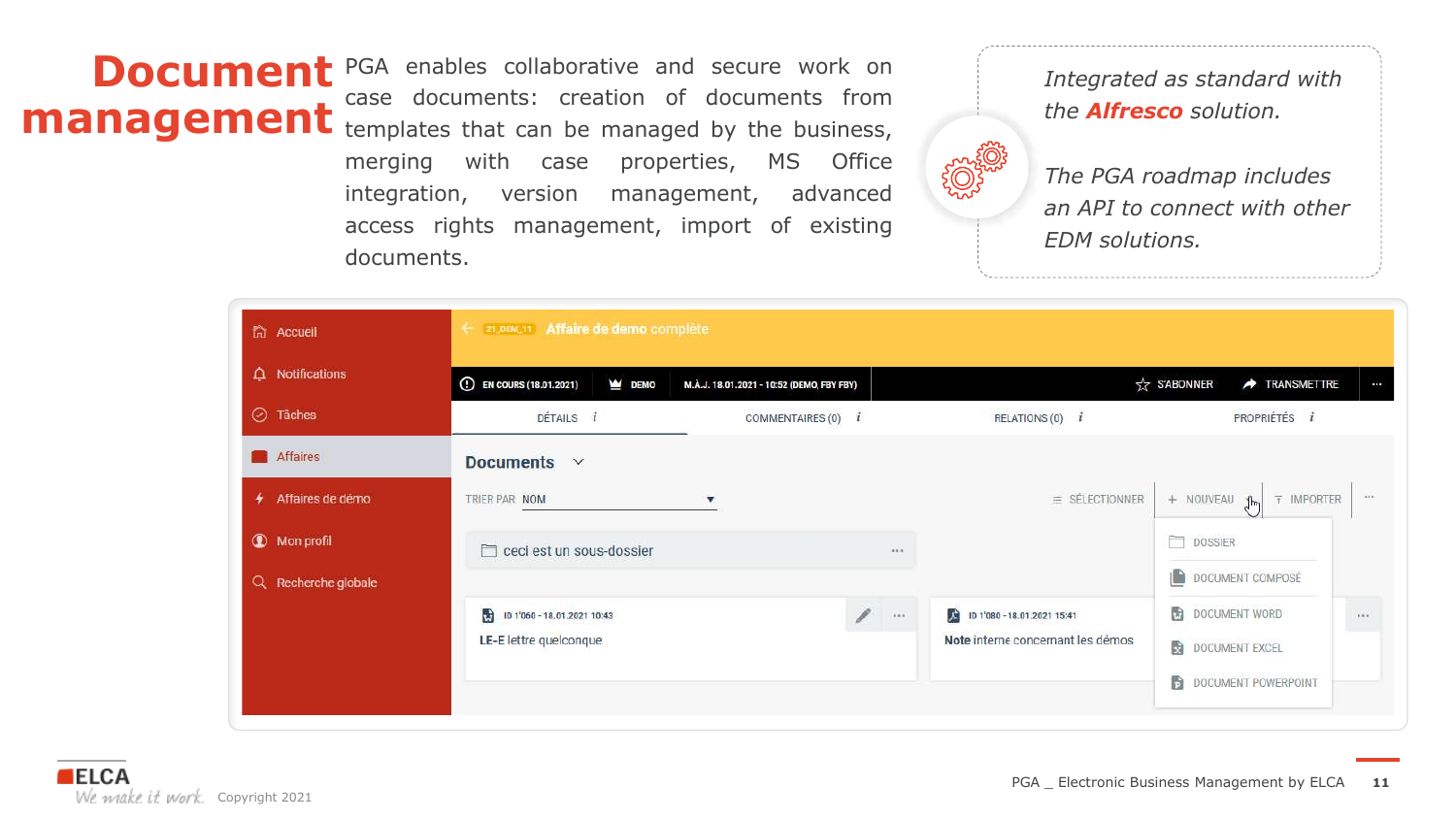**WOrkflow** - Workflows allow you to define and follow all the significant steps in the progress of the case, with complete traceability on the changes of states.

> — At each stage, the case is under the responsibility of a group, and can be passed on to another group while guaranteeing the confidentiality of the information.



### *No Code approach:*

*The workflow is configured for one case type.*

### *Case Management approach:*

*Brings structure and flexibility to your process management unlike a BPM approach.*

*PGA allows the automation of processes when necessary (see process automation)*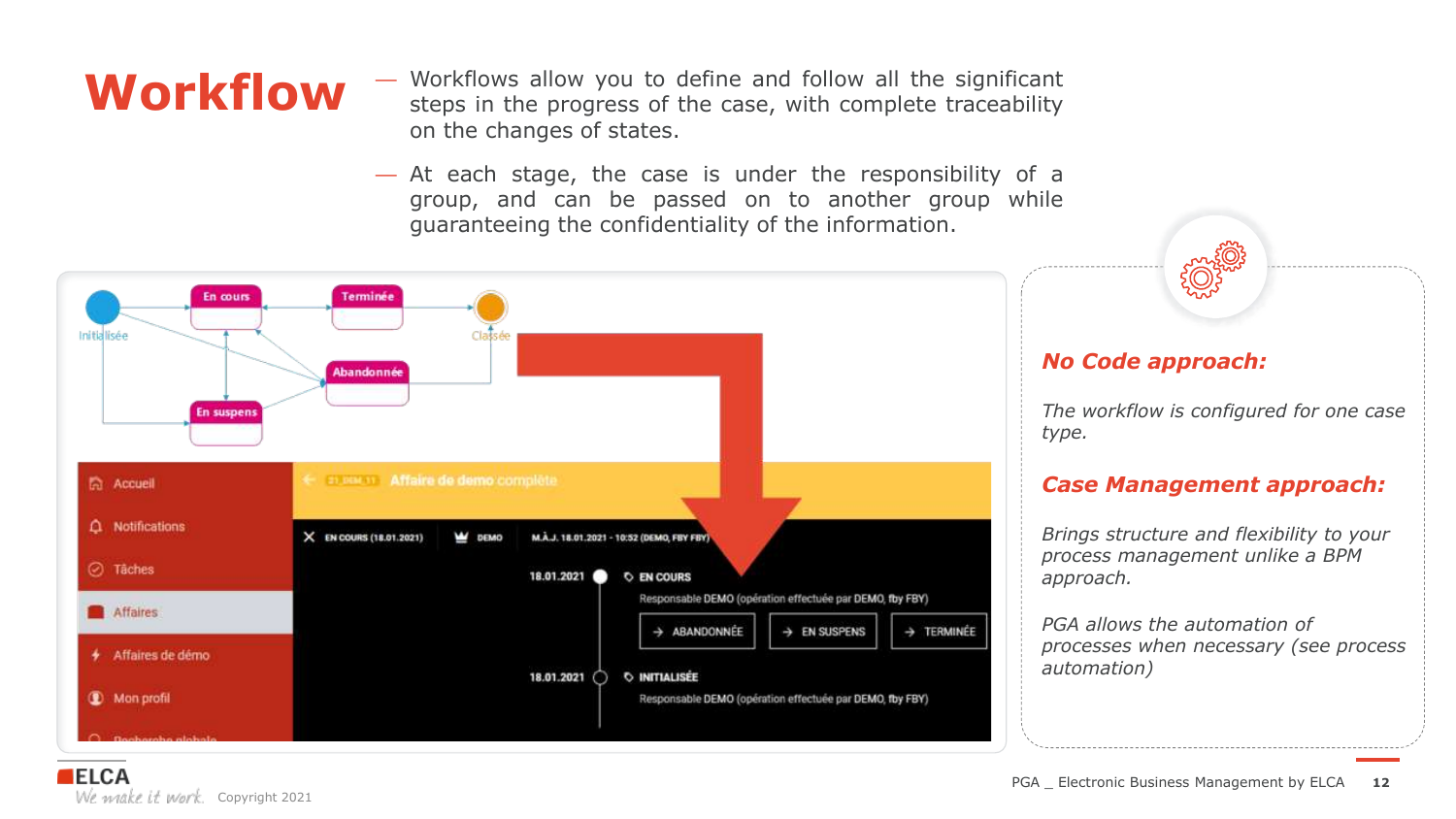

## **Collaborative Work**

PGA provides all the collaborative tools for a completely dematerialized processing of a case: Task management, Conversations around a case, Recording formal notices, Sharing a case, Customizable and shareable dashboards, Notifications.

| Suivi des affaires * |                                                         |                             |                                       | <b>Y.</b> RONTIALISER<br>A ENPORTER T                     |
|----------------------|---------------------------------------------------------|-----------------------------|---------------------------------------|-----------------------------------------------------------|
| Monthast 1 1 Three   |                                                         | п<br>biate do création<br>ŧ | Groupe migranoitée<br>Etatuatum       | $\mathbb{H}$ / Actif<br>Etit actust depidit<br>$\ddot{+}$ |
| 4331104.75           | Affaire de demo_simple test                             | 12.01.2021                  | DEMO<br>Initialisée                   | Ordre croissant<br>÷.<br>+ Ordre décroissant              |
| <b>CONTRACTO</b>     | Sous-affaire de base de l'affaire parente de démo       | 12.01.2021                  | DEMO<br>Initialisé e                  | <b>T</b> Filtrer<br>Contient<br>۰                         |
| <b>THURS</b>         | Affaire de base pour les tests des sous-affaires        | 12.01.2021                  | <b>HASSA</b><br>DEMO<br>En suspens    | Non sensible ii la casse                                  |
| <b>FEBRUARY</b>      | Affaire de demo pour les tests de la fusion de document | 12.01.2021                  | DEMO<br>Initialisée                   |                                                           |
| <b>CONTROL</b>       | Affaire de demo Test alfresco                           | 08.01.2021                  | <b>SECTIONS</b><br>DEMO<br>Abandonnée | Ajouter un filtre                                         |
| <b>COMMAND</b>       | Affaire de demo complète                                | 18.01.2021                  | DEMO<br>En cours                      | Filtrer<br>Nettoyer<br><b>III</b> Colonnes                |
| 33.004.50            | Affaire de demo test                                    | 18.01.2021                  | DEMO<br>Initialisée                   | 18.01.2021<br>oui                                         |
|                      |                                                         |                             |                                       |                                                           |
|                      |                                                         |                             |                                       |                                                           |
|                      |                                                         |                             |                                       | 13                                                        |
| $\overline{a}$       | ×                                                       |                             |                                       | 1-7 de 7 éléments                                         |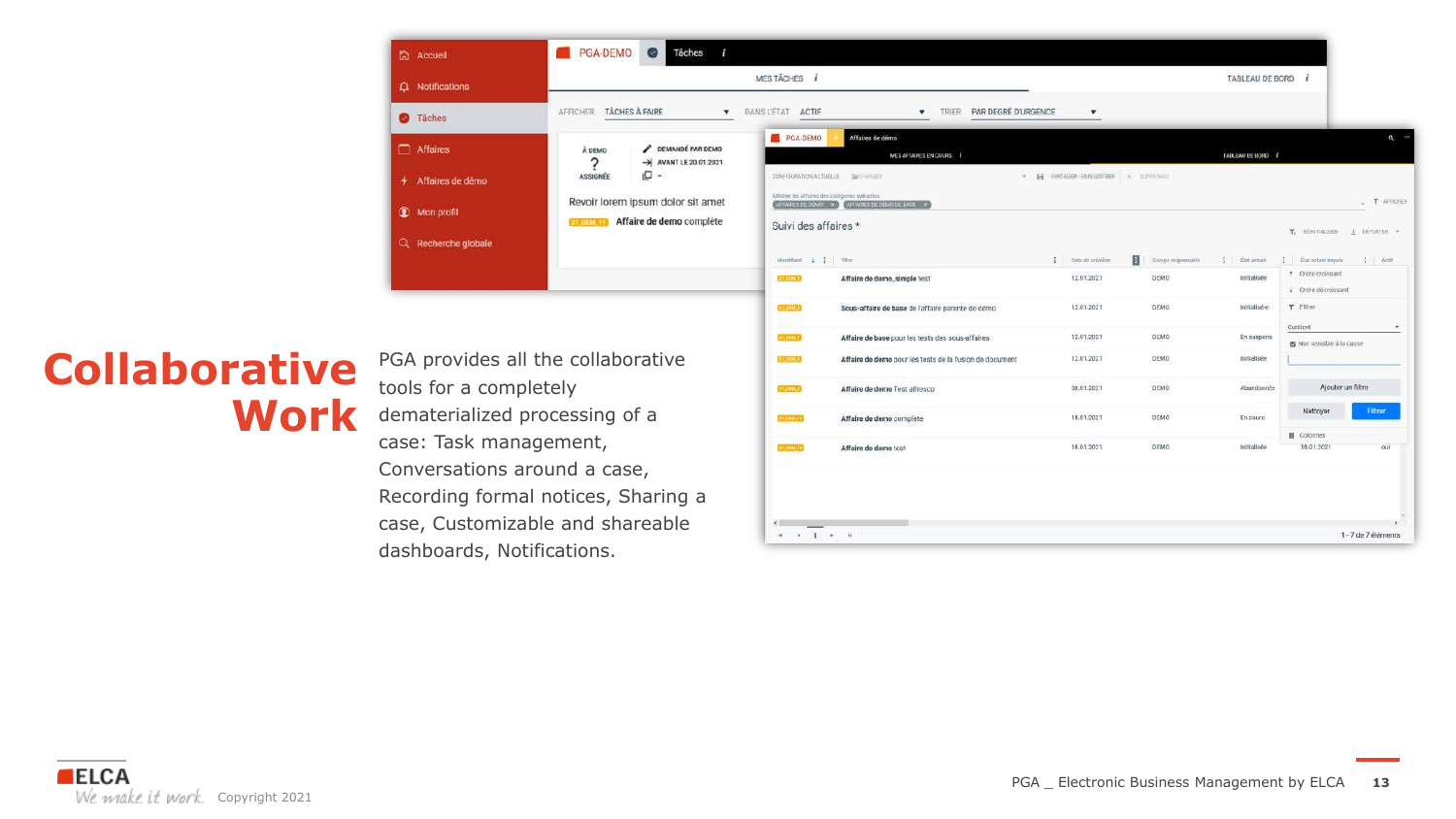## **Linked Cases**

The management of relations between cases allows to answer many use cases: hierarchical link (sub-case), thematic link, but also for example a case "Request" with a resulting case "Authorization".

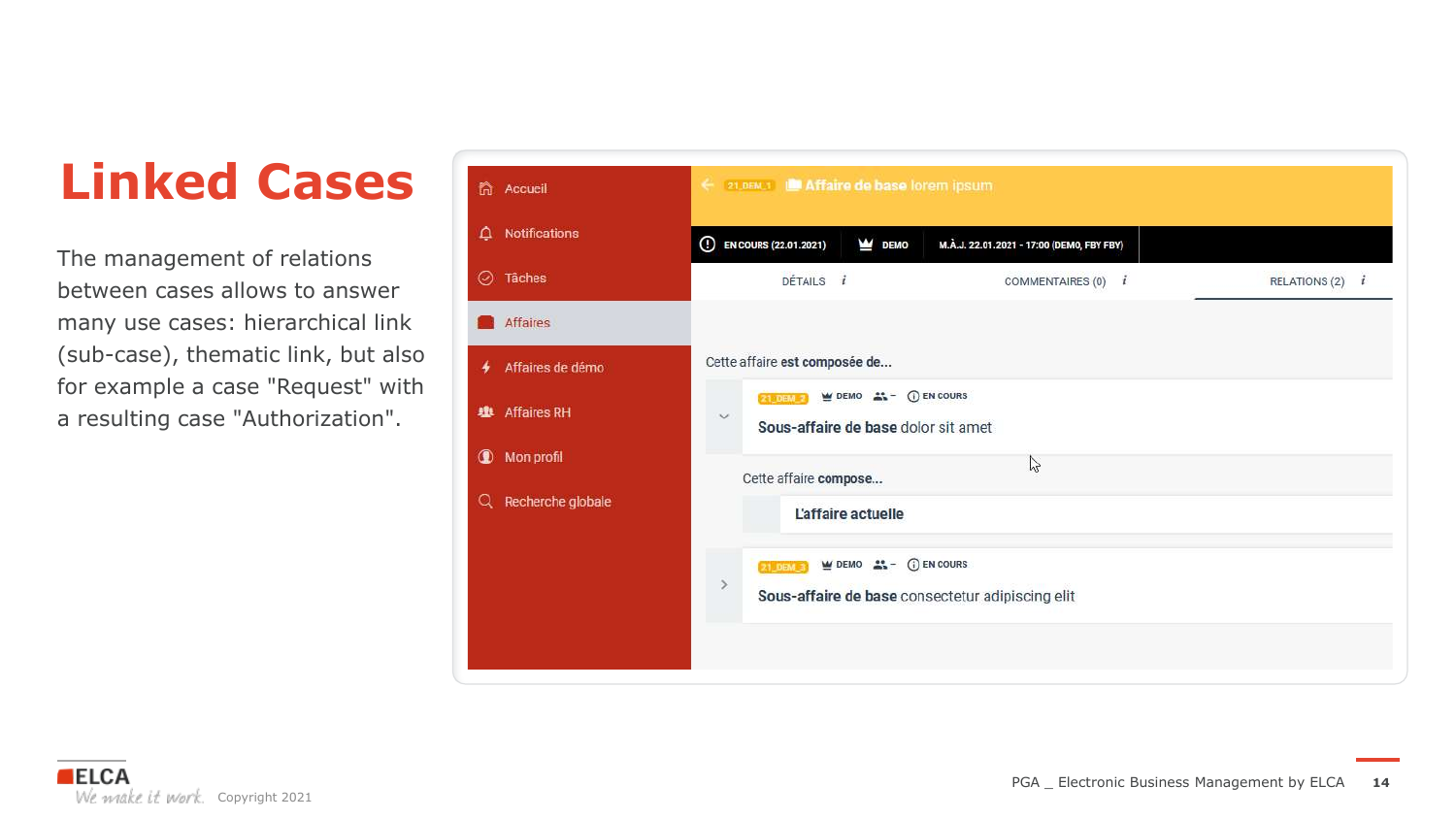## **Management**  of **Third Party**

The solution provides all the functions for managing people(citizens, applicants, beneficiaries, etc.) or legal entities (companies, partners, etc.), not to mention users and groups.

*The solution offers connectors to interface with your corporate repositories (Third Party) but also to synchronize with your organization and your users (LDAP directory).*

|             | th Accueil                                                                                            | $\leftarrow$<br>$\Omega$                               |                                |
|-------------|-------------------------------------------------------------------------------------------------------|--------------------------------------------------------|--------------------------------|
|             | $\Delta$ Notifications                                                                                | M. BOLLOMEY Jacques                                    |                                |
|             | $\oslash$ Tâches                                                                                      | M.A.J. 19.01.2021 - 15:48 (ADAP, ADM ADM)              |                                |
|             | Affaires                                                                                              | DÉTAILS <i>i</i>                                       |                                |
|             | + Affaires de démo                                                                                    | Informations générales                                 | □ Sync RCPers                  |
|             | <b>趣 Groupes</b>                                                                                      |                                                        |                                |
|             | Personnes                                                                                             | Identifiant<br>Type<br>Personne &<br>41                | $\Box$ Confidentiel            |
|             | <b>1</b> Mon profil                                                                                   | Nom <sup>*</sup><br><b>Bollomey</b>                    | Prénom <sup>®</sup><br>Jacques |
|             | <b>a</b> Paramètres                                                                                   | Date de naissance                                      | Profession                     |
|             | Q Recherche globale                                                                                   | ×Ë<br>06.09.1969<br>N°AVS                              |                                |
|             |                                                                                                       | Informations complémentaires                           |                                |
|             |                                                                                                       | Contact principal *<br>Personnel<br>$X$ $\overline{v}$ | Sexe <sup>*</sup><br>Homme     |
|             |                                                                                                       |                                                        |                                |
|             |                                                                                                       | <b>Contact professionnel</b>                           | <b>Contact personnel</b>       |
|             |                                                                                                       | Ligne 1                                                | Ligne 1                        |
| <b>DEMO</b> | Utilisateur: adm (adm ADM)<br>Nom de l'application: PGA-DEMO<br>Version de l'application: D.1.1.4-PGA | Ligne 2                                                | Ligne 2                        |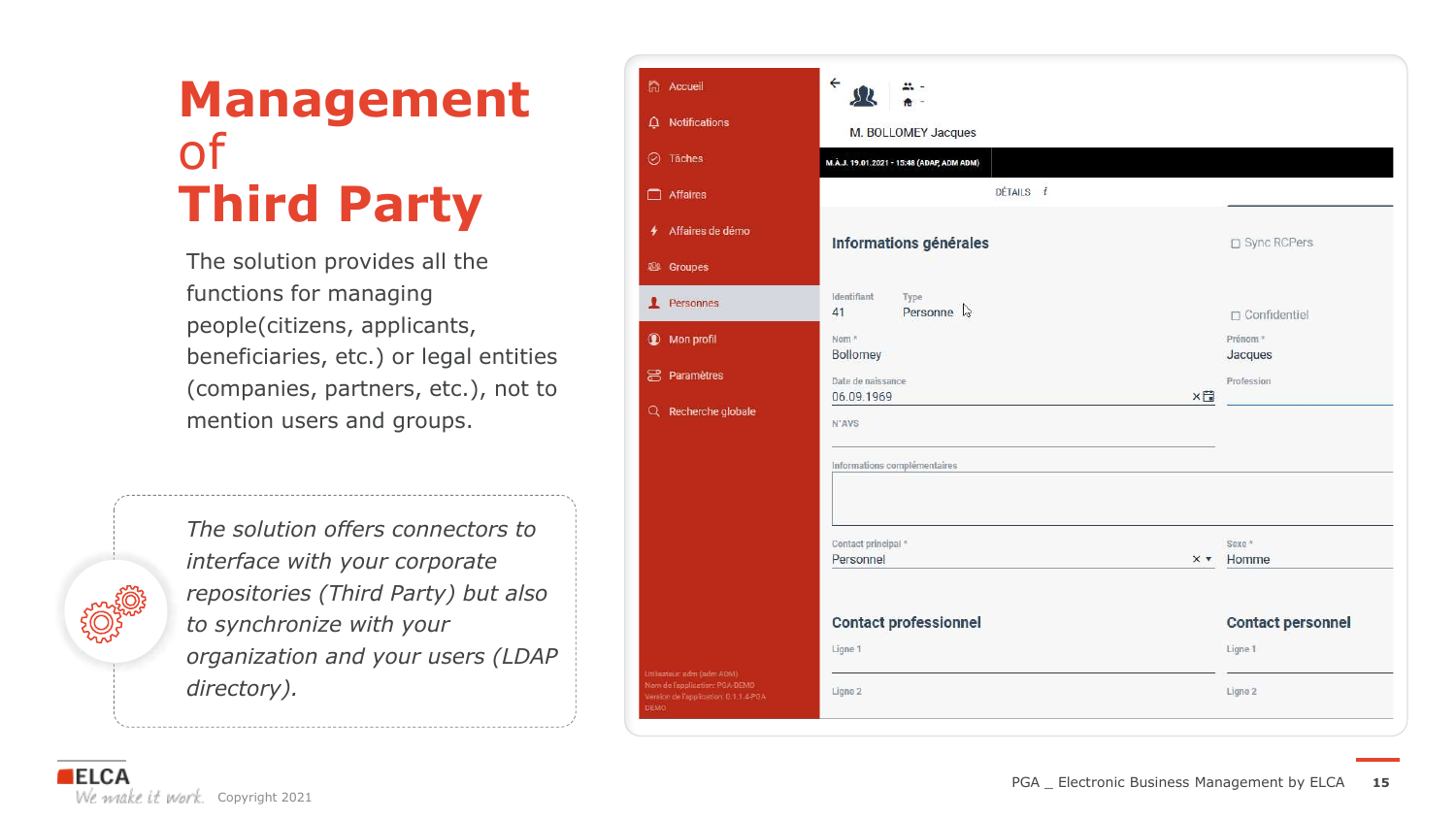## **Mail management**

In PGA, **a mail is a case** with its documents. You therefore benefit from all of the case processing functions for managing incoming mail, with the addition of specific functions such as the rapid creation of a reply mail. In the box displaying the dematerialized incoming mails, you can either create a new case to process the received documents or attach them to an existing case.



In addition, you can import important emails into a case from your email software to store them permanently in EDM (in standard EML format) and then access them directly from the application, with their full content (including attachments).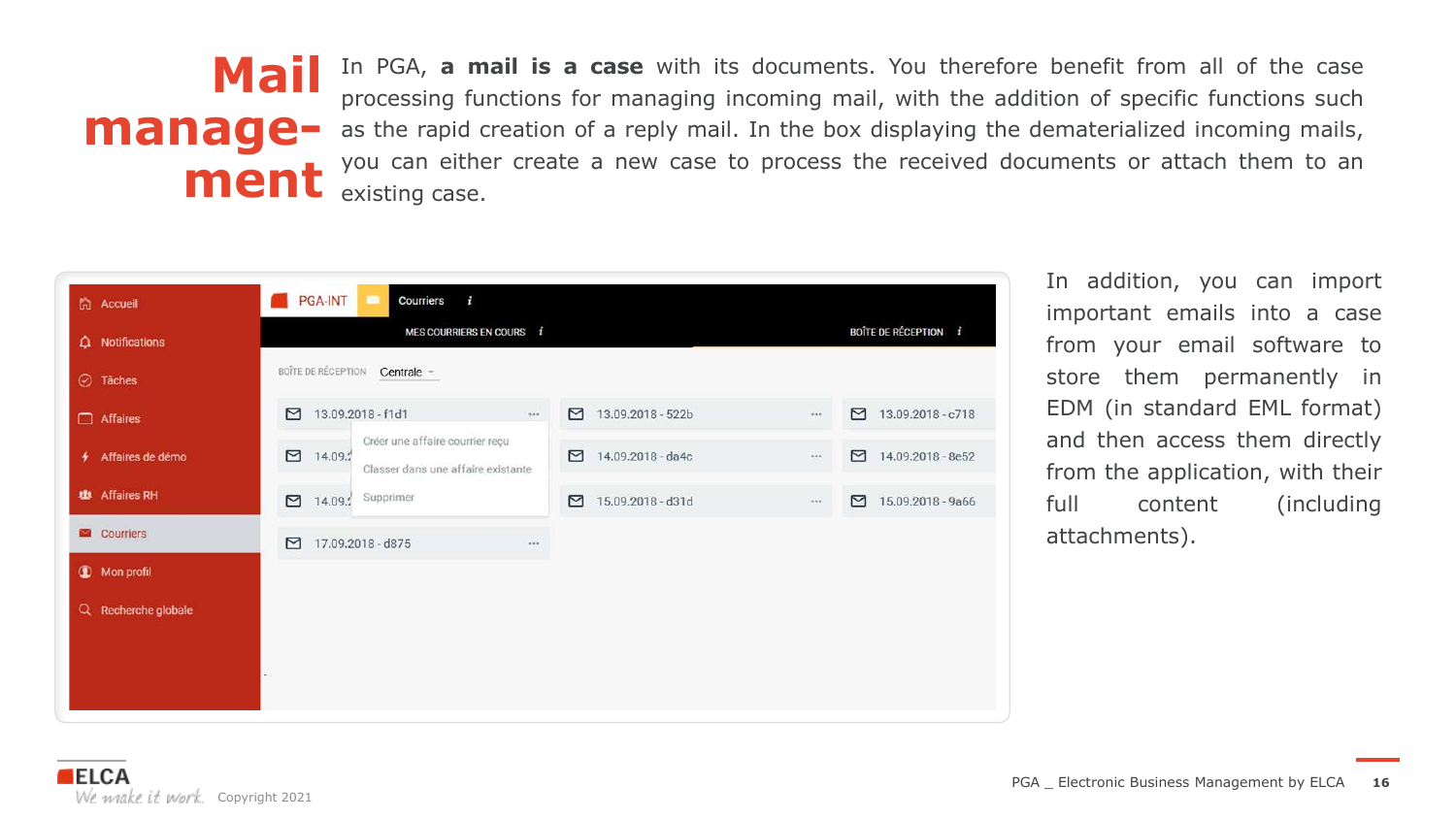## **Process Automation**

PGA allows you to automate all or part of the process of handling a case. PGA publishes events when a case changes, and presents an API for case management. This gives you the freedom to listen to these events and to manage your cases (execution of a business rule, triggering of a complete process in your BPM engine, AI service call, etc.).

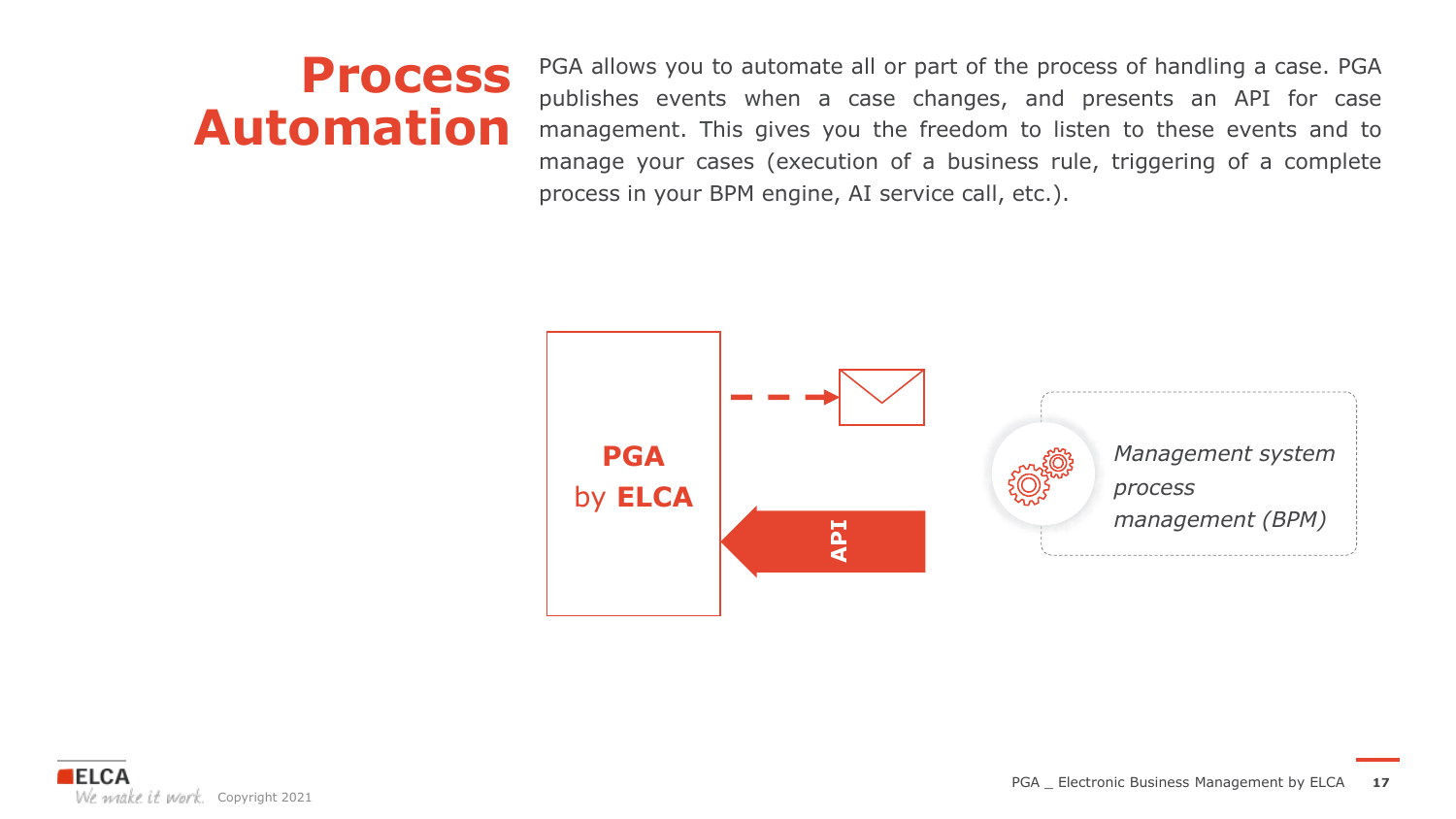# **ILLCA** We make it work.

ELCA Informatique SA | Lausanne 021 613 21 11 | Genève 022 307 15 11 ELCA Informatik AG | Zürich 044 456 32 11 | Bern 031 556 63 11 | Basel 044 456 32 11

www.elca.ch